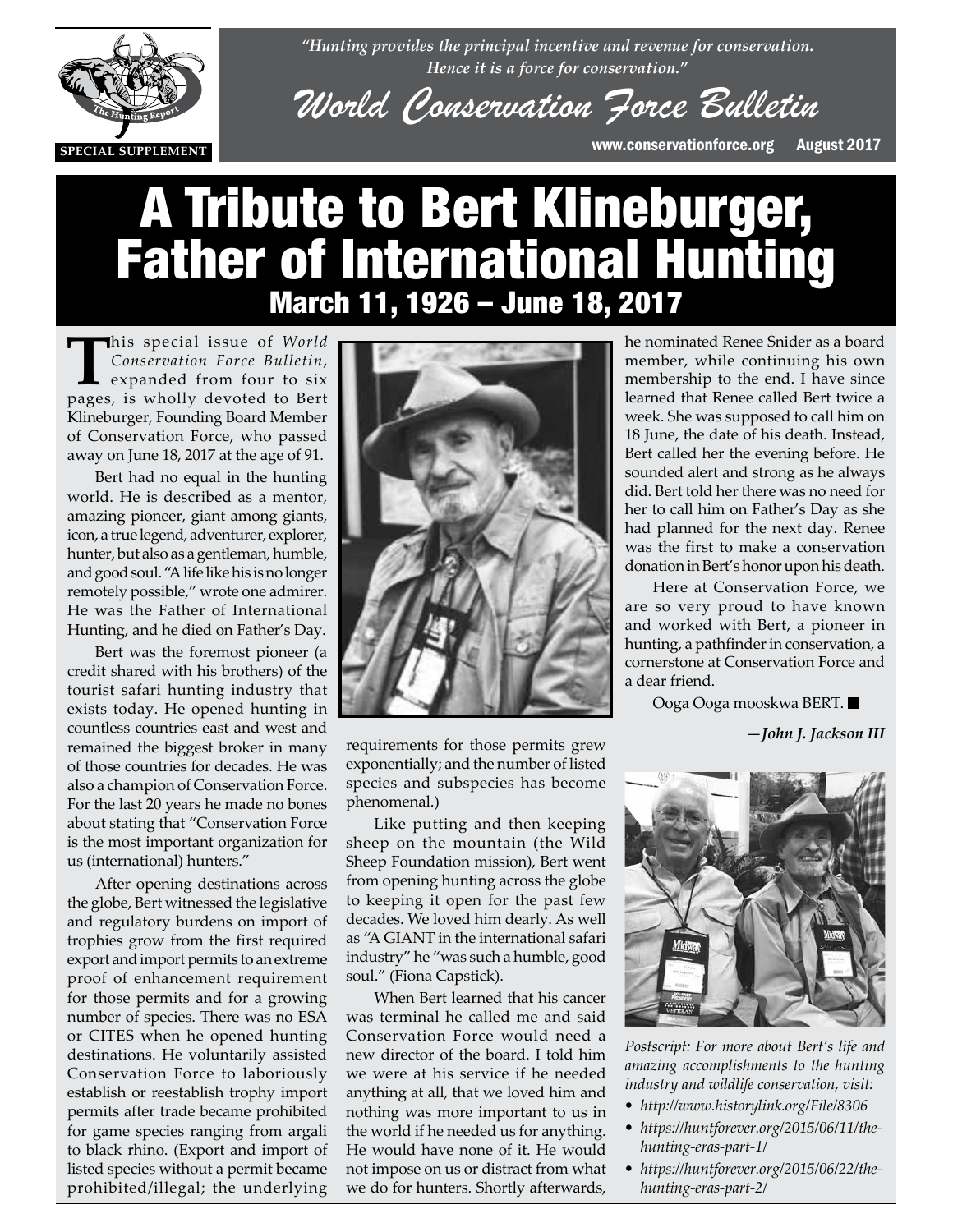*World Conservation Force Bulletin*

By Unanimous Resolution of the Board of Directors and Past Presidents Shikar Safari Club International hereby presents the

> **LEGACY AWARD**  $\ddot{t}$

**BERT KLINEBURGER** 

For Membership in Goodstanding for 54 Years For Outstanding Contributions to the Club For Outstanding Contributions to Conservation and the Hunting World For Outstanding Contributions to Education in the Hunting Traditions For Outstanding Contributions to the Protection of the Outdoors For Outstanding Hunting Achievements

This 14<sup>th</sup> day of April 2017

![](_page_1_Picture_6.jpeg)

## Honoring a Legacy

In April, more than 15 members of Shikar Safari Club International (Shikar) traveled to Corpus Christi, Texas, to honor their friend, mentor and n April, more than 15 members of Shikar Safari Club International (Shikar) traveled to Corpus Christi, fellow member and to present him with a very special award. Though Bert had received numerous awards, such as the SCI Hall of Fame Award and Weatherby

Lifetime Achievement Award, he had declined awards for over a decade when nominated. Nevertheless, the Board of Directors and Past Presidents of Shikar by unanimous resolution award-

![](_page_1_Picture_10.jpeg)

*VIP Shikar group that delivered Bert his LEGACY AWARD in April.*

ed Bert the LEGACY AWARD for his 54 years of professional membership, outstanding contributions to the club, outstanding contributions to conservation and the hunting world, outstanding contributions to education in the hunting traditions, outstanding contributions to the protection of the outdoors

> and for outstanding hunting achievements. This is only the second time the award has been given out in the 65-year history of Shikar, the oldest safari club in the world.

![](_page_1_Picture_14.jpeg)

![](_page_1_Picture_15.jpeg)

*World Conservation Force Bulletin*

> EDITOR/WRITER John J. Jackson, III

PUBLISHER Barbara Crown

Copyright ©2017 by UnivOps Holdings, ISSN 1052-4746. This bulletin on hunting-related conservation matters is published periodically free of charge for subscribers to The Hunting Report, 12182 SW 128 Street, Miami, FL 33186. All material contained herein is provided by famed wildlife and hunting attorney John J. Jackson, III with whom The Hunting Report has formed a strategic alliance. The purpose of the alliance is to educate the hunting community as well as pro-advocacy of hunting rights opportunities. More broadly, the alliance will also seek to open up new hunting opportunities worldwide and ward off attacks on currently available opportunities. For more information on Conservation Force and/or the services available through Jackson's alliance with The Hunting Report, write:

Conservation Force 3240 South I-10 Service Road West, Suite 200 Metairie, LA 70001 Tel. 504-837-1233 Fax 504-837-1145 www.ConservationForce.org

For reprints of this bulletin or permission to reproduce it and to inquire about other publishing-related matters, write:

The Hunting Report 12182 SW 128 Street Miami, FL 33186 Tel. 1-800-272-5656 Fax 305-253-5532

*Remember to favor Conservation Force's Corporate Sponsors:*

![](_page_1_Picture_24.jpeg)

www.fauna-flora.org

![](_page_1_Picture_26.jpeg)

www.hornady.com

![](_page_1_Picture_28.jpeg)

ripcordtravelprotection.com

*The leaders in their fields.*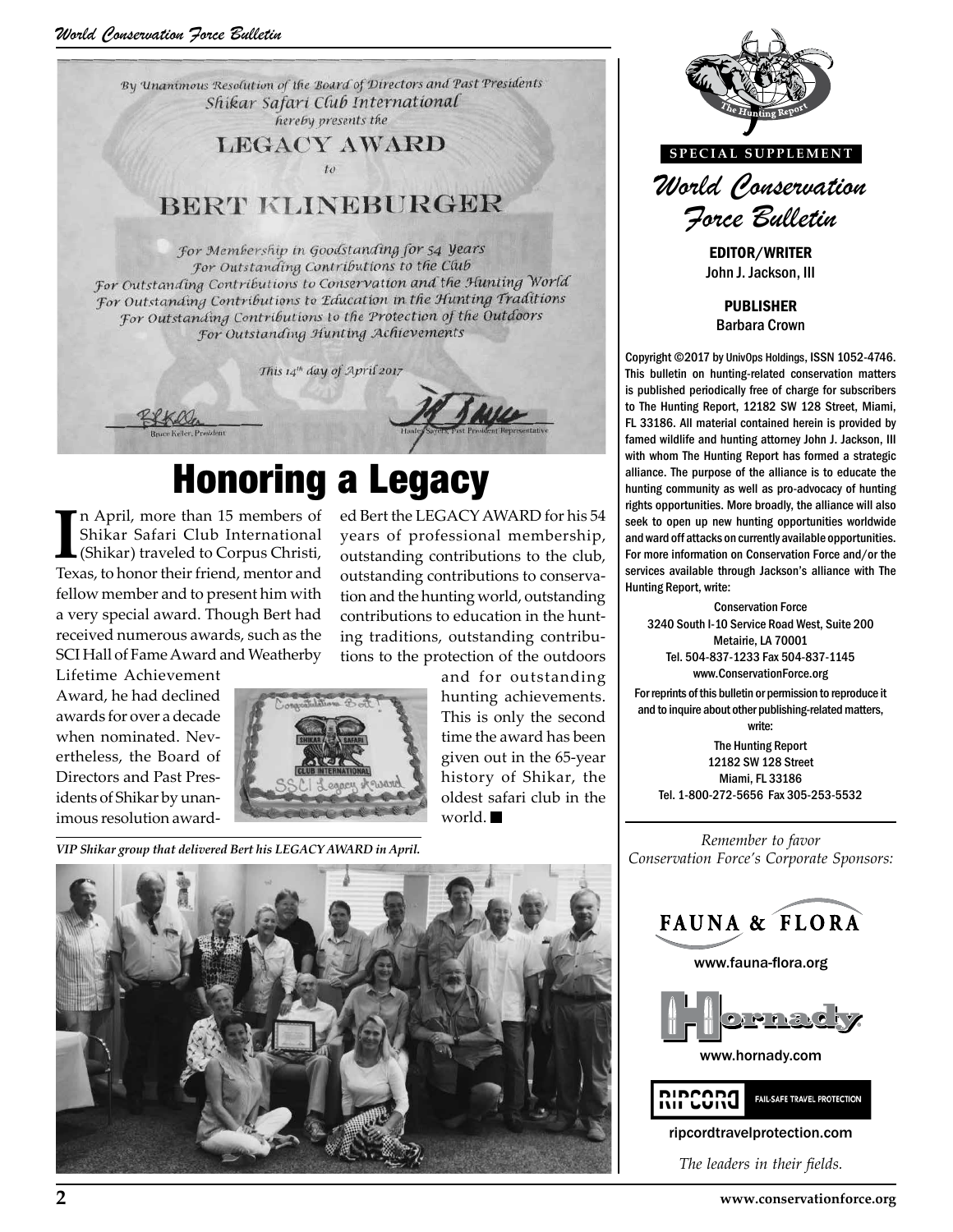### In Celebration of a Life Unequaled

### *By Fiona Capstick*

*Note: Fiona Capstick was so taken with Bert's passage I asked her to write this special eulogy. — John J. Jackson, III*

**T**he international hunter/ conservationist community recently took leave of the legendary Bert Klineburger who passed away in Washington State on 18 June after a battle with cancer.

I first had the privilege of meeting Bert through my late husband Peter Capstick well over 30 years ago at a major hunting convention in the States. This friendship deepened when I married Adelino Serras Pires, one of the great and courageous personalities of the African safari industry, who died in August 2015.

He and Bert were like brothers for almost 50 years. Together they were responsible for a major boost to the safari industry in Mozambique in the late 1960s and early 1970s when astronauts such as Charlie Duke and James Lovell and other truly illustrious personalities from the USA such as General Jimmy Doolittle of Tokyo Raid fame and Roy Weatherby came out on safari to hunt with Adelino. He was the international marketing force of the largest safari company in all Africa at the time – the fabled Safrique. Bert became an honorary director, such was his value.

Bert's unimpeachable integrity, his modesty and limitless kindness made a huge impression on Adelino, who was also of the old school where your word was your bond and lucrative safari contracts were sealed with a mere handshake. Bert's vast personal experience of the hunting grounds of the world and his remarkable pioneering role in helping open up country after country cannot be equaled now. Adelino always spoke of how honored he felt when Bert wrote the Foreword to his autobiography *The Winds of Havoc: A Memoir of Adventure and Destruction in Deepest Africa*. Both men had shared triumphant as well as

dreadful times in the safari industry. Bert was one of the prime forces who helped galvanize the international hunting community to intervene and save Adelino's life and the lives of his group when they were abducted, tortured and imprisoned in the mid-1980s in Tanzania and Mozambique. Adelino spoke to the end of his days of how much he revered Bert's courage and tenacity. Both men were in regular contact until Adelino's death.

I shall always remember Bert and celebrate his exceptional life. He kept in close touch with me after Adelino died, and I shall treasure Bert's caring, genuine soul. He made history; he made friends across the world; he made a difference to the international hunter/conservationist cause; he made us all grateful to have known him.

Rest in Peace, dearest Bert.

*— Fiona Capstick Waterkloof Pretoria Republic of South Africa*

### Remembering an Icon and Trailblazer

#### *By Bob Kern*

*Note: Bob Kern's The Hunting Consortium is perhaps the largest international hunting broker today. This is what he had to say about Bert. — John J. Jackson, III*

**O**ne of the greatest hunter-<br>explorers of our generation, Bert<br>Klineburger, passed away on 18<br>lune after a long battle with cancer. Bert explorers of our generation, Bert Klineburger, passed away on 18 June, after a long battle with cancer. Bert was a close friend of mine and a true icon in the hunting industry. Inducted into the Safari Club International Hall of Fame, and holder of the Weatherby Lifetime Achievement Award, Bert and his brother Chris opened more countries to international hunters than anyone in history - a feat that will not likely be equaled in modern times.

They explored the vast regions of Russia, then the Soviet Union, and opened Afghanistan, Azerbaijan, Kazakhstan, Uzbekistan and Tajikistan, all of which had never been hunted by westerners since the colonial period. He and Chris also opened China to sport hunting in 1986-87. Bert hunted the most remote regions of the world, on every

![](_page_2_Picture_18.jpeg)

continent, often where few had traveled before him.

He started two safari companies, one in Uganda in 1961 and one in the C.A.R. in 1975. He was one of the only hunters in history to be granted hunting permits in Israel. Bert hunted many places we will never be able to hunt, including polar bear in Alaska, tigers and gaur in India, jaguars in Brazil and Paraguay, and takin in Bhutan, by invitation of the king. He, along with his brothers Chris and Gene, built the largest hunting enterprise in the world, based in Seattle. Among their clients were some of the most famous hunters of the 20<sup>th</sup> century.

The Hunting Consortium worked closely with Klineburger Worldwide Travel, as the travel branch of the Klineburger business was known, in the 1980s and early 1990s, serving their clients in Europe, where we were based, and sending our clients to their programs in Asia. Bert gave us lots of good advice when we formed our own organization in Russia and Central Asia in 1993-94.

In his later years, Bert was keenly aware of the threats to international hunting posed by irrational government policies and the ever more vocal protectionist lobby. He worked tirelessly as a member of the Board of Directors of Conservation Force, since its founding by John Jackson, III, in 1997. His vast experience and worldwide network of friends and contacts was very useful in boosting the effectiveness of this most famous hunting advocacy organization.

Bert, we will miss you!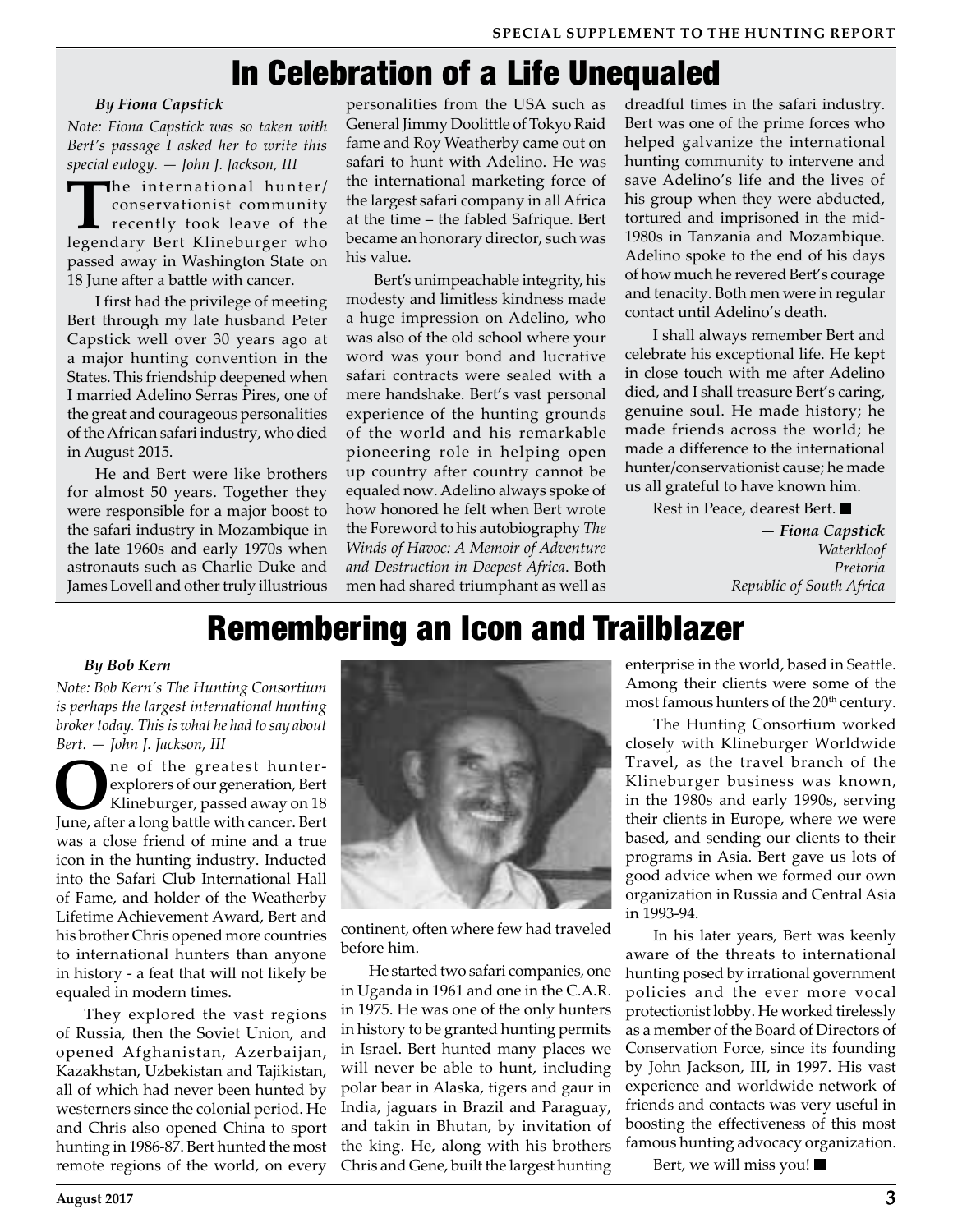## Ooga Ooga Mooska – A Farewell at Bear Lake Lodge

ert's dear friends at Bear Lake Lodge, Alaska, scattered his ashes in a touching ceremony in June. Bert booked brown bear hunts and fishing trips at Warren Johnson's renowned Bear Lake for decades. Bert's clients were his friends and could not help but love him. Bert regularly accompanied the Potterfield and Studer families to Bear Lake Lodge. Here is an excerpt from Brenda Potterfield's speech at the ash scattering ceremony:

*Bert is now sitting around a big campfire with hunting buddies that have gone on before him, with Brigitte by his side. As he picks up his guitar, Brigitte rolls her eyes ands says 'Oh, Bertram,' and he starts to sing his favorite song---*

#### *Squaws Along The Yukon*

*Ooga ooga mooska, which means that I love you If you'll be my baby, I'll ooga ooga mooska you Then I take her hand in mine and set her on my knee The squaws along the Yukon are good enough for me Carry me back to old Alaska The squaws along the Yukon are good enough for me--- Rest in peace, dear friend.*

![](_page_3_Picture_6.jpeg)

Then a passage sent by Fiona was read:

*Dearest Bert,* 

*As your spirit now soars free and blessed into eternal rest, know that you will never be forgotten. Peter, Adelino and I* 

*all revered your role in the hunter/conservationist cause. Be at peace, treasured friend and mentor. - Fiona Capstick* 

Then Stan Studer said a few words about Bert's ability to bring people together.

*A bunch of boys were whooping it up in the Malamute Saloon-oh no, that was Roy Rogers, Bert Klineburger, Wayne Ewing (on harmonica), and Sam Browell looking on.*

*Larry and Brenda Potterfield of MidwayUSA, Bert, Warren Johnson, Sara Potterfield, and grandchildren Jay and Eliza at Bear Lake Lodge, June 2014.*

![](_page_3_Picture_14.jpeg)

**www.conservationforce.org**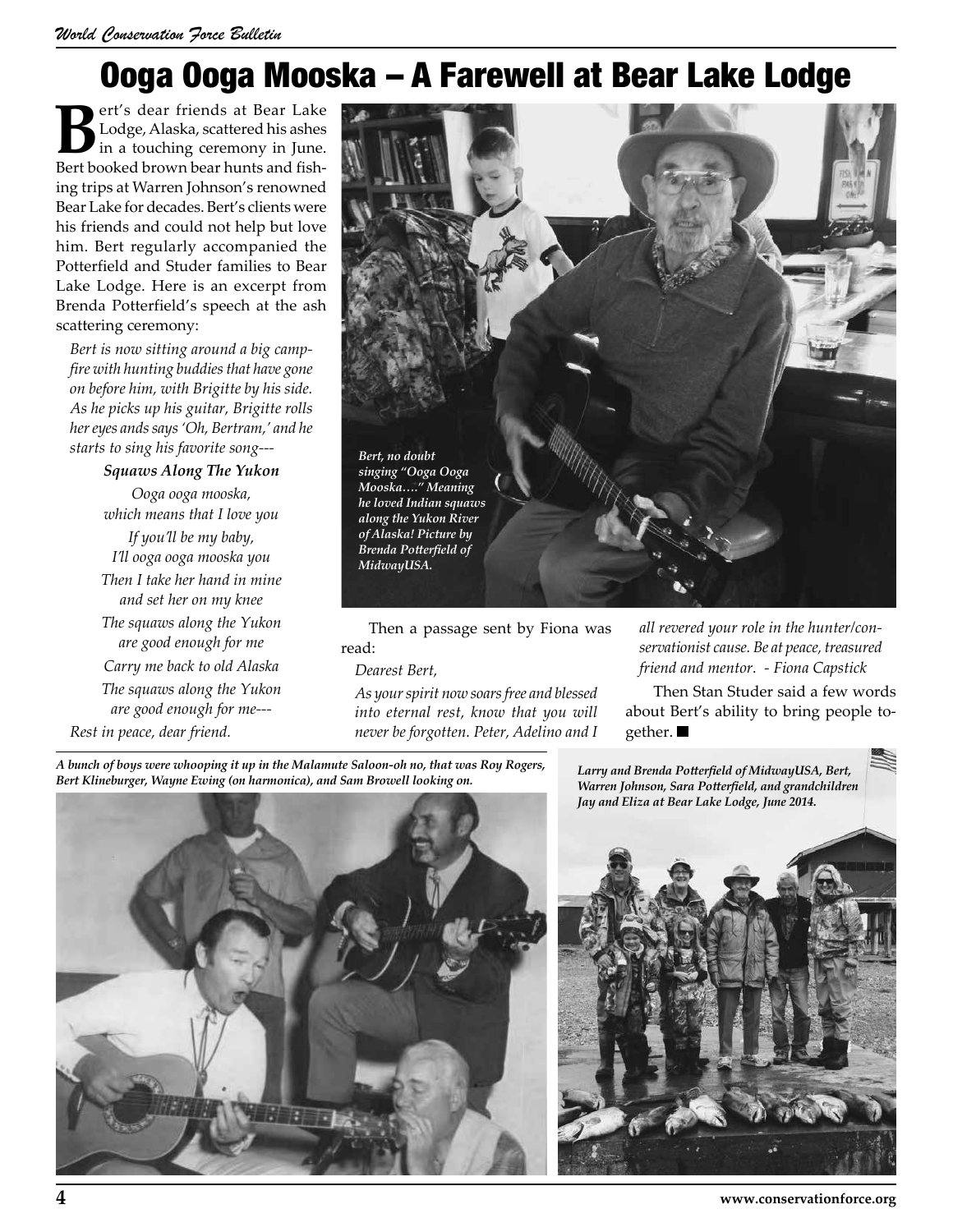# He Lived Like No Other

#### *By Chris Klineburger*

**B**ert Klineburger, an icon in the<br>The Happy Hunting Grounds<br>Iupe 18, 2017 at 200.91, Bort and his hunting fraternity, went on to June 18, 2017 at age 91. Bert and his two brothers Gene and Chris built an outdoor empire only seen once in world history. It all started when they purchased Jonas Brothers of Seattle taxidermy studio in the early 1950's where Bert had already been working since 1947. In those post WWII years when sport hunting just began as we know it today, they became involved in most everything that happened in hunting and conservation from then on.

Having contacts with the relatively few outfitters worldwide, they became the information center on where and how to book a hunt---a sort of guide referral service. This led to starting the first booking agency exclusively for hunters, fishermen and adventurers. By the mid 50's they went to Anchorage, then Fairbanks and Nome, where they expanded their taxidermy services to include native

muskox, and he also took the all-time world record Alaska-Yukon moose for a 17-year span.

When Uganda received its independence in the early 60s, the Klineburgers partnered with them to establish Africa's first affordable safaris. Bert led the first group of six hunters on the ground-breaking program, while brother Chris lived

![](_page_4_Picture_7.jpeg)

1975, he left the Seattle company, leaving it in the hands of brother Chris, and moved to Central African Republic, where he managed the exclusive government safari operation S.A.C.A.F. for 3½ years.

Knowing that hunting and conservation were two

![](_page_4_Picture_8.jpeg)

*In the year 2000, the Weatherby Foundation, for the first and only time, presented a Weatherby Award of Special Recognition to both Bert and Chris Klineburger. From left, Andy Oldfield, Weatherby Foundation President, Bert, Chris, and General Charles Yeager, the presenter of the Awards.*

arts and crafts, fur apparel, including Eskimo-style parkas and fine furs, fur skin trading and a tannery for all types of furs and hunters' trophy skins. This all under the name of Jonas Bros of Alaska. During those early years, Bert collected most of the North American game species. He was the first to take

sides of the same coin, the Klineburgers were founding members of most conservation organizations. In 1966, the Klineburgers partnered with the Sportsmen's Clubs of Texas to establish the international conservation organization Game Conservation

![](_page_4_Picture_12.jpeg)

of 1966 and was widely attended by sportsmen and outfitters from around the world. The Klineburgers did a great deal of the promotion, supplied all the decoration of mounted trophies and were involved with the seminars. The brothers' services were offered to all ensuing clubs that began having conventions. They built an outdoor empire that helped bring the world's hunting fraternity together for the purpose of conserving the wildlife they so loved.

Africa in the early 60s was a launching pad for the Klineburgers, who set out to develop wildlife programs in the almost untouched rest of the world. Volumes could be written, but anyone hunting throughout Asia, Africa, South Pacific, South America, etc., would be following in the footsteps of the Klineburgers. During their many expeditions, they befriended all levels of renowned people, from kings to presidents, princes, heads of state, military leaders, astronauts, movie stars, industry leaders, outfitters and the finest hunters in the world. Their Water Hole (large bar and conference room) was always open to all at their place of business.

Bert was an outstanding director and supporter of Conservation Force and a member of many clubs, including Shikar Safari Club International, International Professional Hunters Association, African Professional Hunt-